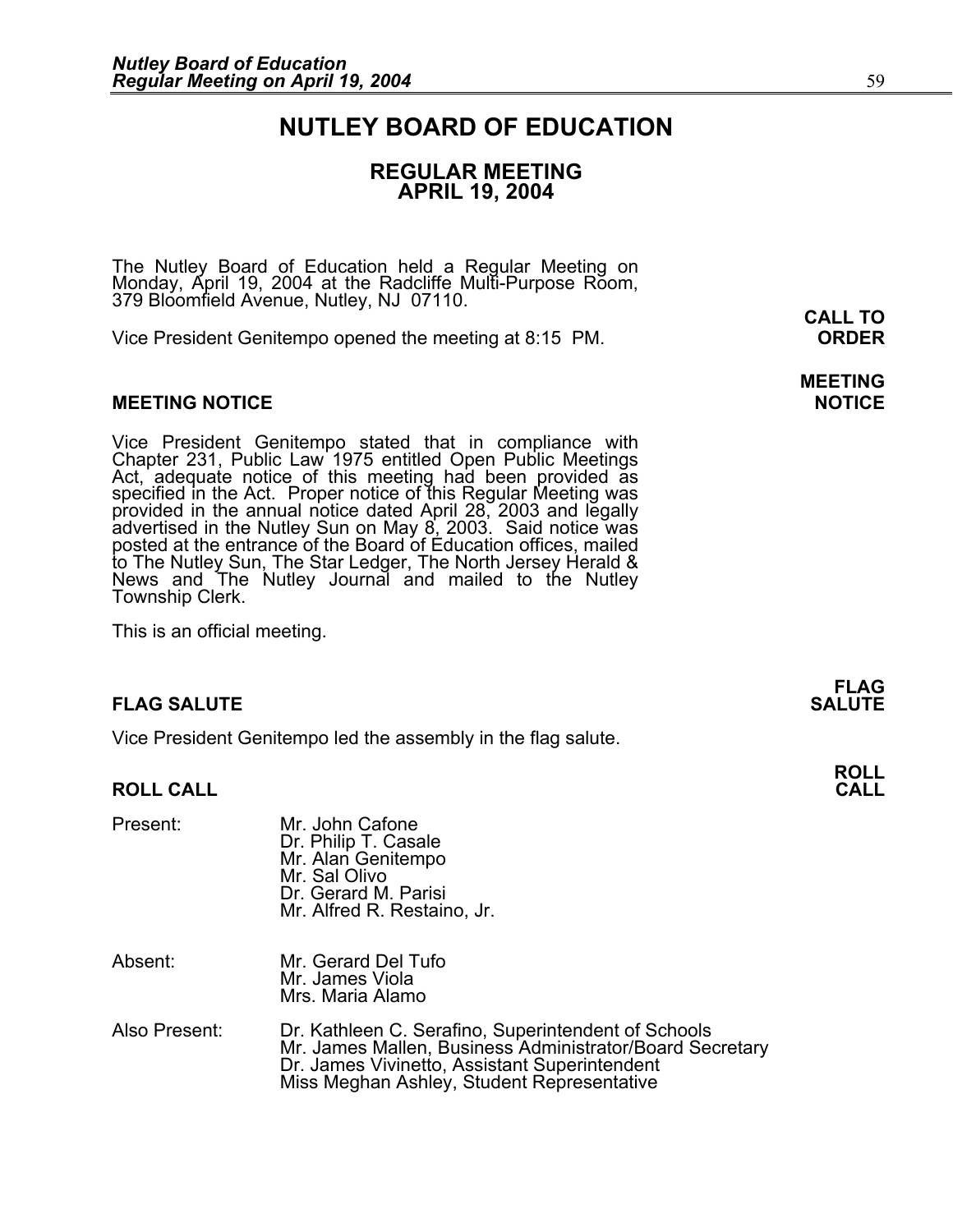#### **APPROVAL OF MINUTES APPROVE**

**BE IT RESOLVED that the Board of Education approves the <b>MINUTES**<br>following minutes:

April 5, 2004 - Conference Meeting<br>April 5, 2004 - Closed Executive Session<br>March 31, 2004 - Public Hearing/Special Meeting March 22, 2004 - Regular Meeting<br>March 22, 2004 - Conference Meeting<br>March 22, 2004 - Closed Executive Session

Trustee Cafone stated that under "Meeting Notice" in the March 31, 2004 Public Hearing/Special Meeting Minutes it stated President Cafone and should say President Alamo.

Trustee Casale moved, Trustee Cafone seconded, and the Board unanimously approved by voice vote a motion to approve the amended minutes as listed.

None

#### **SUPERINTENDENT'S REPORT SUPT'S REPORT A**

Superintendent Serafino welcomed everyone in attendance and spoke about the 2004 Academic Booster Club History Fair. She then introduced the members of the Academic Booster Club and the Joan of Arc DVD that was presented by kindergarten students to the history fair for everyone's viewing.

#### **RECESS MEETING RECESS**

At 8:30 PM upon the suggestion of Vice President Genitempo, Trustee Casale moved, Trustee Parisi seconded, and the Board unanimously approved by voice vote a motion to recess.

#### **RECONVENE MEETING RECONVENE**

At 8:35 PM Trustee Cafone moved, Trustee Parisi seconded, and the Board unanimously approved by voice vote a motion to reconvene the open public meeting.

Dr. Serafino finished presenting the Superintendent's Report, dated April 19, 2004, Schedule A, which is appended to the minutes of this meeting, and briefly summarized its contents.

#### **BOARD SECRETARY'S REPORT**

Board Secretary Mallen presented the Board Secretary's Report dated April 19, 2004 as listed on the agenda.

# **BOARD**

**SECRETARY'S** 

### **CORRESPONDENCE CORRESPONDENCE**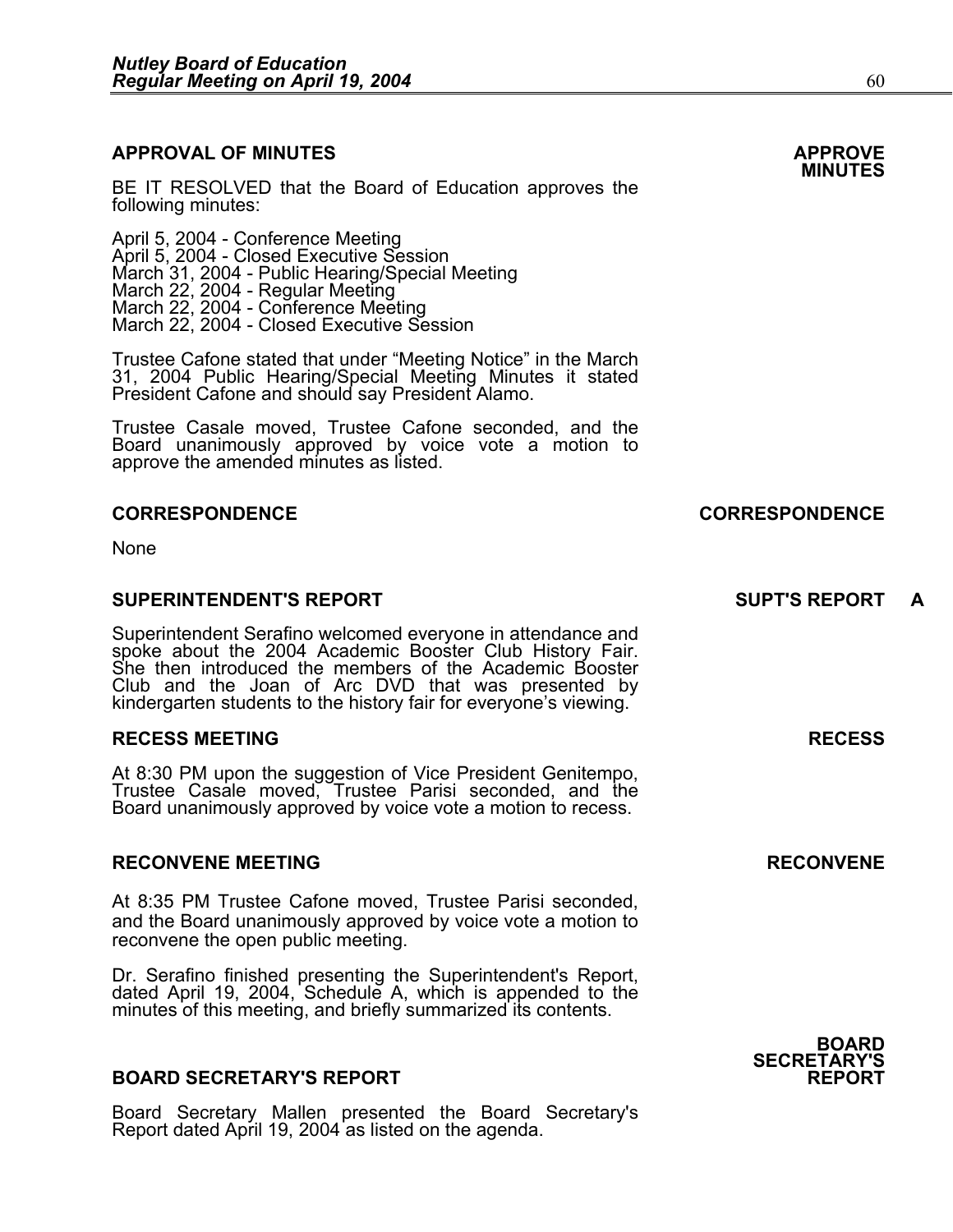#### HEARING OF CITIZENS (Resolutions Only) **HEARING OF SEARING** OF

None

#### **SUPERINTENDENT'S RESOLUTIONS SUPT'S**

Trustee Parisi moved, and Trustee Casale seconded, a motion that the Board approves the Superintendent's Resolutions numbers 1 through 13 as listed below.

The Superintendent's Resolutions 1 through 13 were unanimously approved by roll call vote.

#### **1. RESIGNATIONS- Athletics**

BE IT RESOLVED that the Board of Education approves the resignation of the following coaches:

Susan Furnari -Head Cheerleading Coach<br>Mary Pontrella -Assistant Cheerleading Coach<br>Christopher Chern -Assistant Football Coach

#### 2. **RETIREMENT – Part-Time Aide**

BE IT RESOLVED that the Board of Education approves the acceptance of the resignation, for reasons of retirement, of Mrs. Elaine Carson, part-time aide at Washington School, effective July 1, 2004.

#### 3. LEAVE OF ABSENCE - Teacher

BE IT RESOLVED that the Board of Education approves a childrearing leave of absence for Mrs. Heather McGovern from March 19, 2004 through June 30, 2004 and has notified the Superintendent of her return on September 1, 2004.

#### 4. LEAVE OF ABSENCE - Teacher

BE IT RESOLVED that the Board of Education approves a childrearing leave of absence for Mrs. Julianne Philp for the 2004-05 school year with the provision that she notify the Superintendent of Schools of further teaching intentions no later than April 1, 2005.

#### 5. LEAVE OF ABSENCE - Teacher

BE IT RESOLVED that the Board of Education approves a family leave of absence for Mrs. Jennifer Farro, as per the Family and Medical Leave Act of 1993, for the 2004-05 school year, with the provision that she notify the Superintendent of Schools of further teaching intentions no later than April 1, 2005.

## **CITIZENS**

# **RESOLUTIONS**

**RESIGN<br>ATHLETICS** 

**RETIRE** 

**LEAVE**<br>TEACHER

**LEAVE**<br>TEACHER

**LEAVE**<br>TEACHER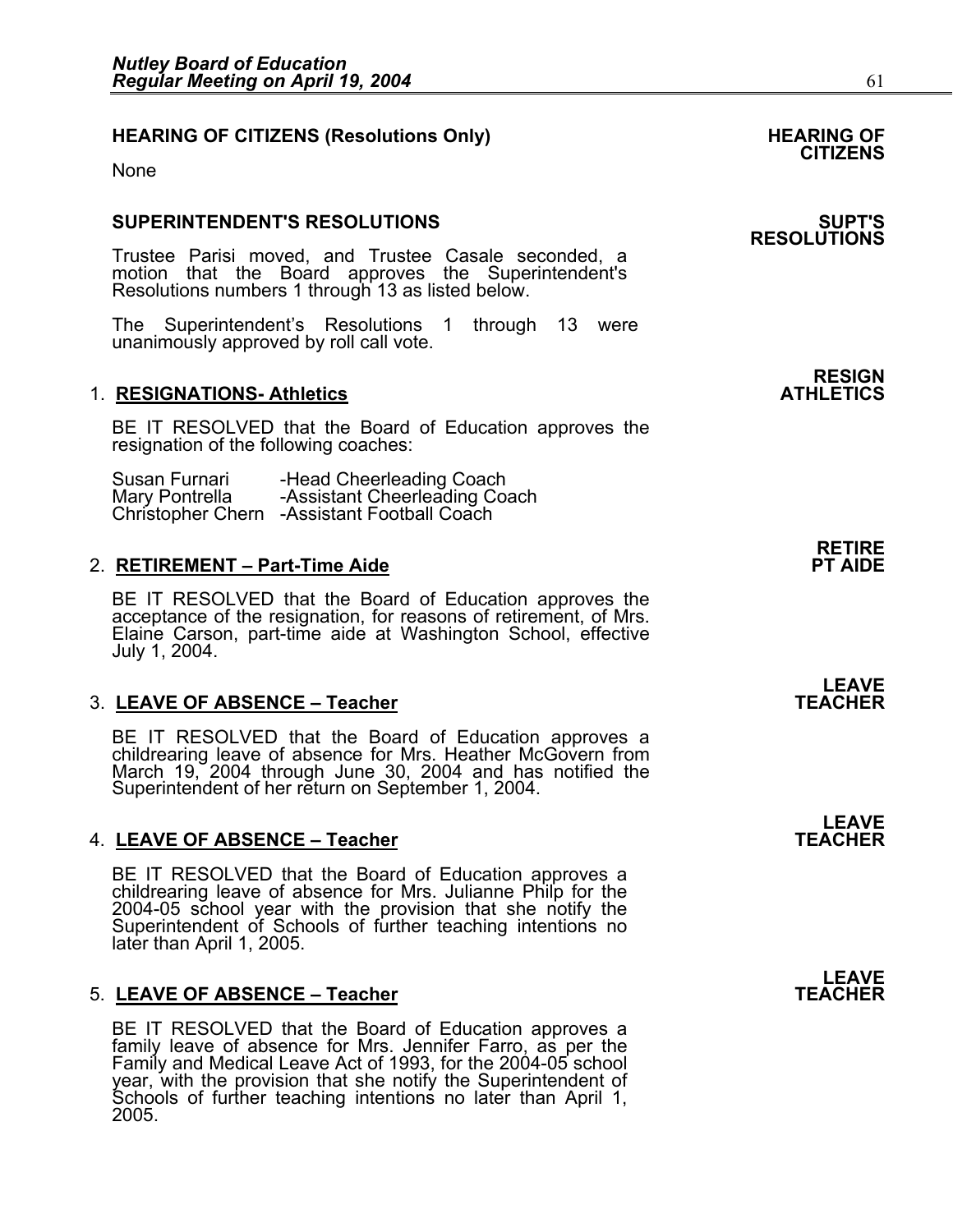### 6. LEAVE OF ABSENCE - B&G Employee

BE IT RESOLVED that the Board of Education approves a leave of absence for Mr. Timothy Pearce from July 1, 2004 through June 30, 2005.

#### 7. **ABOLISH POSITION – Fine & Industrial Arts Department** (ABOLISH Chairperson **Chairperson**

BE IT RESOLVED that the Board of Education approves the elimination and abolishment of the position of Fine & Industrial Arts Department Chairperson.

#### 8. **APPOINTMENTS – Teacher Substitutes**

BE IT RESOLVED that the Board of Education approves the appointments of the teacher substitutes listed on the attached Schedule B dated April 19, 2004, for the 2003-04 school year.

#### 9. **APPOINTMENTS – Substitutes**

BE IT RESOLVED that the Board of Education approves the following substitutes for the 2003-04 school year:

Secretarial/School Aide

Elizabeth DeStefano Lisa LaGrutta

Cafeteria Sub

Maria De Piro

#### 10. **EXTRA COMPENSATION COMP**

BE IT RESOLVED that the Board of Education approves the following personnel be paid extra compensation in the amounts indicated for services rendered:

#### **SOCIAL STUDIES WORLD CULTURE CURRICULUM - February 24 and March 4 2004**

| Jeffrey Jacobs        | \$77.94 |
|-----------------------|---------|
| Robert O'Dell         | 113.40  |
| <b>Judy Rasczyk</b>   | 43.30   |
| Christopher Rosati    | 77.94   |
| Donna Saitta          | 77.94   |
| <b>Jennifer Weiss</b> | 77.94   |
| Denis Williams        | 43.30   |

**LEAVE**  B&G<br>EMPLOYEE

**APPOINT SUBS** 

**APPOINT**

 **EXTRA**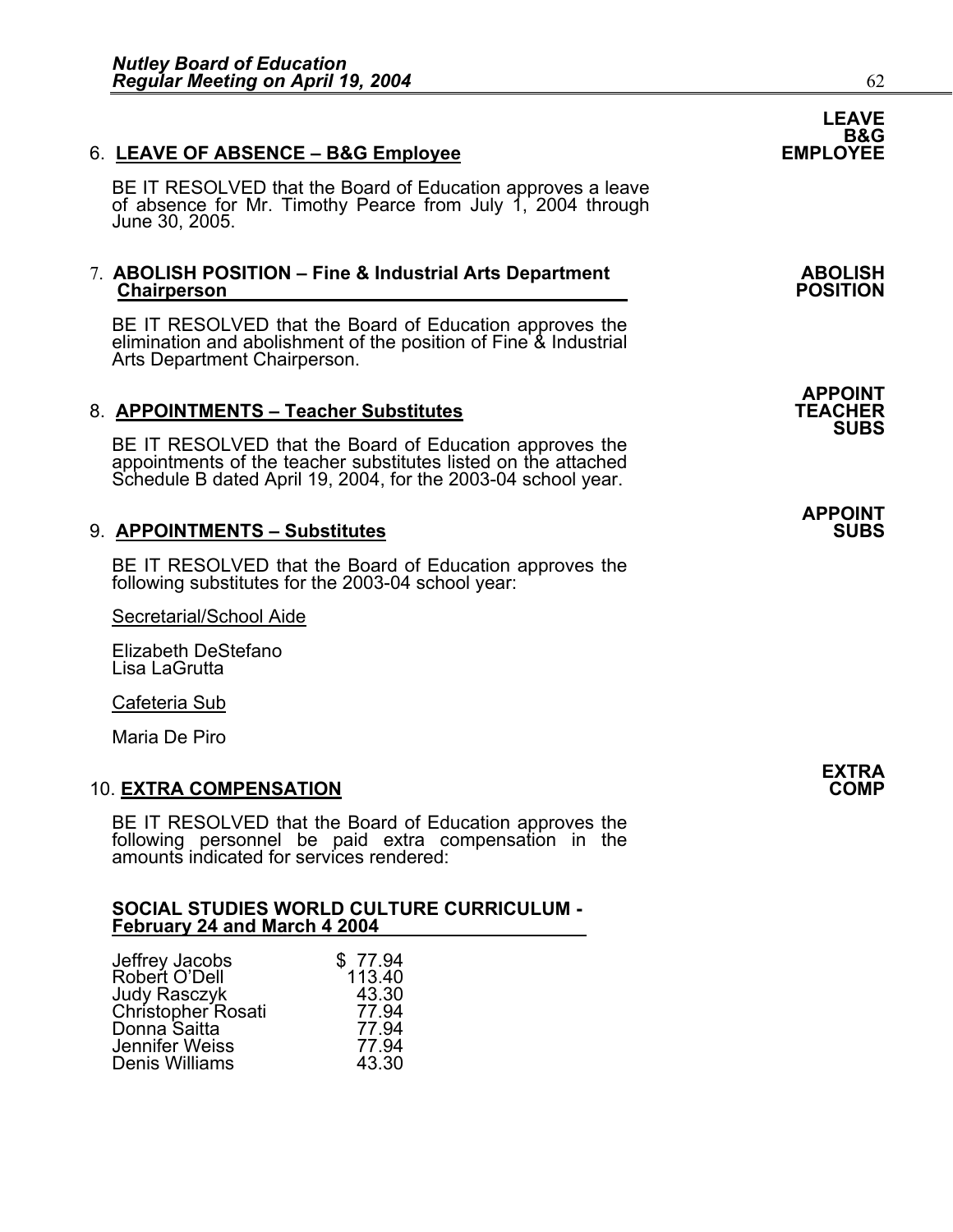#### **WORLD LANGUAGE CURRICULUM K-12 March 3, 11 and 18, 2004**

| \$155.88 |
|----------|
| 103.92   |
| 155.88   |
| 51.96    |
| 155.88   |
| 155.88   |
| 226.80   |
|          |

#### **MATHEMATICS WORKSHOP March 6, 2004**

| Patricia Adubato                      | \$103.92                |
|---------------------------------------|-------------------------|
| Rita Alfaro                           | 103.92                  |
| <b>Kerry Bowes</b>                    | 103.92                  |
| Dana Capaccio                         | 103.92                  |
| Lori Ann Cassie                       | 103.92                  |
| Amelia Cerisano                       | 103.92                  |
| Kelli Cerniglia                       | 103.92                  |
| Michele Cristantiello                 | 103.92                  |
| Lenore DiLorenzo                      | 103.92                  |
| Dana DiGiacomo                        | 103.92                  |
| <b>Emanuela Fierro</b>                | 103.92                  |
| Antoinette Frannicola                 | 103.92                  |
| Tara Castellano                       | 103.92                  |
| Ravit Gadot                           | 103.92                  |
| Patricia Griffin                      | 103.92                  |
| <b>Carol Gurney</b>                   | 103.92                  |
| Jessica Jernick                       | 103.92                  |
| Gail Kahn                             | 103.92                  |
| Barbara Kirk                          | 103.92                  |
| Susan LaReau                          | 103.92                  |
| Vicki Latka                           | 103.92                  |
| Paula Lee                             | 103.92                  |
| Nancy Lorenzini                       | 103.92                  |
| Paméla Maggiano                       | 103.92                  |
| Debra Marchese                        | 103.92                  |
| Tracy McCormick<br>Anita McDonald     | 103.92                  |
|                                       | 103.92                  |
| <b>Holly Moscaritola</b>              | 103.92                  |
| Linda Moscaritola                     | 103.92                  |
| Susan Neri                            | 103.92                  |
| Eileen O'Mara                         | 103.92                  |
| <b>Bernice Paschal</b>                | 103.92                  |
| <b>Gail Reilly</b>                    | 103.92                  |
| Sally Ann Ryder<br>Marianina Salvetta | 103.92                  |
|                                       | $\frac{100.02}{103.92}$ |
| Rosa Santoriello                      | 103.92                  |
| Kristine Torjussen                    | 103.92                  |
| Carol Von Achen                       | 103.92                  |
| Jenifer Wilson                        | 103.92                  |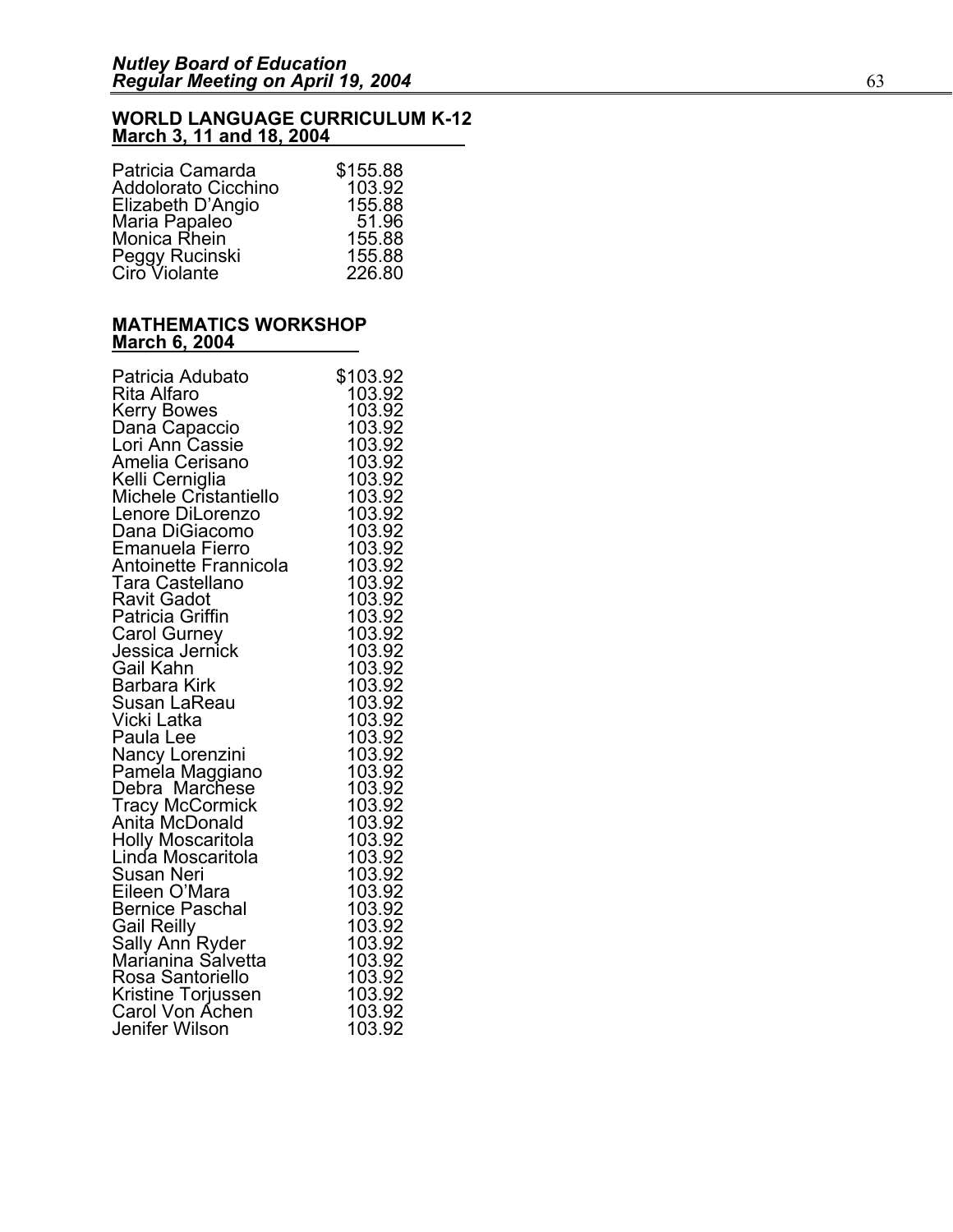#### **HEALTH DYNAMICS CLASSES – Month of March, 2004**

Rose Cioffi **\$250.00** 

#### **PAYMENT FOR CONDUCTING SEMPLE MATH IN-SERVICE – January 14, 21 and February 4, 11 and 25, 2004**

| Marietta O'Brien | \$225.20 |
|------------------|----------|
| Jill Sorensen    | 225.20   |

#### **PAYMENT FOR FAMILY SCIENCE WORKSHOP – March 1 through March 29, 2004**

| Kimberly Algieri    | \$540.48 |
|---------------------|----------|
| Karen Beckmeyer     | 540.48   |
| Michele Ferraro     | 540.48   |
| Jill Freedman       | 540.48   |
| Jainine Gambaro     | 540.48   |
| <b>Carol Gurney</b> | 540.48   |
| Joyce Healy         | 540.48   |
| Beverly Masullo     | 540.48   |
| Ellen Napoli        | 540.48   |
| Lisa Venezia        | 540.48   |
|                     |          |

#### **PAYMENT FOR SAT REVIEW CLASSES March 2,4,9,11,18,23 and 25, 2004** `

| Jenifer Hecht | \$727.44 |
|---------------|----------|
| Leann Martin  | 727.44   |

#### **PAYMENT FOR BOE VIDEO TAPING February and March, 2004**

Joseph Carlo \$108.75

#### **CENTRAL DETENTION COVERAGE – March, 2004**

#### High School

| Robin DeLorenzo        | \$150.16 |
|------------------------|----------|
| AnneMarie Kowalski     | 168.93   |
| Lisa Vallo             | 112.62   |
| <b>Franklin School</b> |          |
| Jennifer Ambrose       | 18.77    |
| Joseph Cappello        | 168.93   |
| <b>Tracy Egan</b>      | 168.93   |
| Louis Manganiello      | 150.16   |
| Mary Lou Schiavone     | 37.54    |
| Luann Zullo            | 18.77    |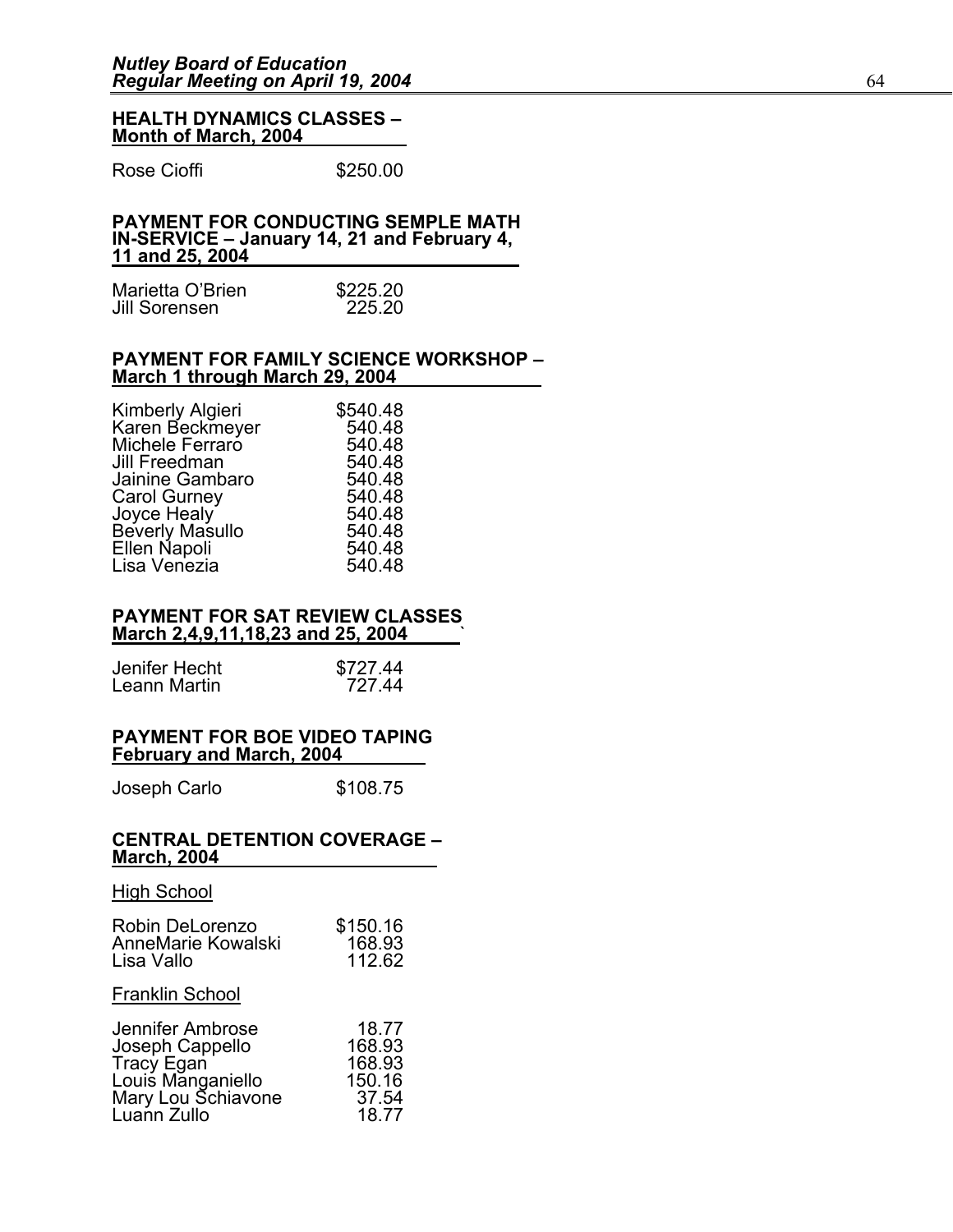#### **SATURDAY MORNING SUSPENSIONS – March, 2004**

#### **High School**

| AnneMarie Kowalski       | \$156.90 |
|--------------------------|----------|
| <b>Lawrence Mitschow</b> | 78.45    |
| Lisa Vallo               | 156.90   |
| <b>Franklin School</b>   |          |

Becky Pandolfi 156.90

## 11. **SPECIAL CLASS PLACEMENT - Educationally CLASS** CLASS Disabled Students **PLACEMENT**

| School                                                                                     | No. of | <b>Students Classification Date</b> | <b>Effective</b> | Tuition     |
|--------------------------------------------------------------------------------------------|--------|-------------------------------------|------------------|-------------|
| Lakeview Learning<br>Center<br>Wayne, NJ                                                   | - 1    | SМ                                  | 3/22/04          | \$11,102.62 |
| <b>Northwest Essex</b><br><b>Community Health-</b><br>Care Network, Inc.<br>Belleville, NJ | 1      | Pre-K                               | 4/12/04          | \$10,486.17 |
| Banyan School<br>Fairfield, NJ                                                             | 1      | <b>SLD</b>                          | 4/19/04          | \$ 6,773.50 |
| Children's Institute<br>Livingston, NJ                                                     | $1*$   | HD                                  | 4/19/04          | \$9,447.00  |

\*This student is a transfer.

## 12. **NON-RENEWAL OF TEACHING CONTRACTS TEACHING CONTRACTS**

BE IT RESOLVED that the contracts of the following non-<br>tenured teachers not be renewed for the 2004-05 school year:

#### **NAME P/T**

Barreto, Wayne Bergen, Abigail Capaccio, Dana p/t .5 Chmiel, Christina Contreras, Dolores Crowe, Nicole (Groninger) Dean, Doris

# **NON-RENEWAL**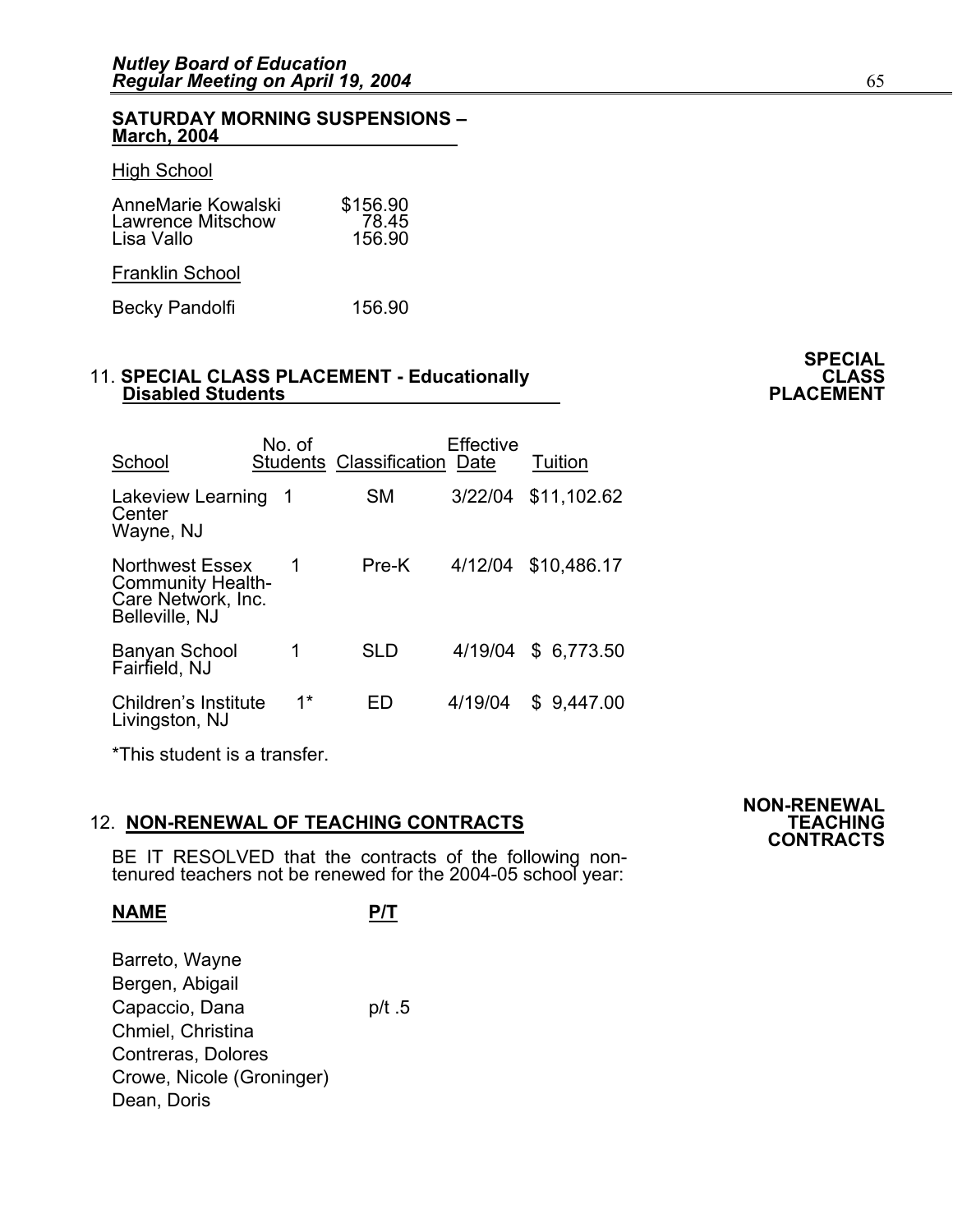| Delano, Christa        |        |
|------------------------|--------|
| DeLorenzo, Lenore      |        |
| DiGiacomo, Dana        | p/t.5  |
| Dubas, Anita           |        |
| Ellis, Frank           |        |
| Falco, Nancy           |        |
| Fierro, Emanuela       | p/t .5 |
| Francia, Frank         |        |
| Frannicola, Antoinette | p/t .5 |
| Fredericks, Sarah      |        |
| Frusteri, Michele      |        |
| Gabriele, Patrick      |        |
| Gadot, Ravit           | p/t .5 |
| Giglio, Jaimee         | p/t .5 |
| Giordano, Mary         |        |
| Gratz, Katianne        |        |
| Hecht, Jenifer         |        |
| Hill, Adrienne         |        |
| Ives, Sheryl           |        |
| Jacobs, Jeffrey        |        |
| Jernick, Jessica       | p/t .5 |
| Kearney, Michael       |        |
| Kindler, Scott         |        |
| Klem, Rachel           |        |
| Lorenzini, Nancy       | p/t .5 |
| Luberto, Lisa          | p/t.5  |
| Maggiano, Pamela       | p/t .5 |
| Manfria, Donald        |        |
| Marchese, Debra        |        |
| Marra, Marcellino      |        |
| McQuade, Michael       |        |
| Mischel, Darren        |        |
| Misner, Sarah          |        |
| Mitschow, Lawrence     |        |
| Moscaritola, Holly     |        |
| Norcia, Nicholas       |        |
| Palestina, Lisa        |        |
| Piacenza, Valerie      |        |
| Piro, Joseph           |        |
| Puzio, Kristen         |        |
| Raymonde, Baron        |        |
| Reilly, Laura          |        |
| Rossillo, Cheryl       |        |
| Rowe, Cheryl           |        |
|                        |        |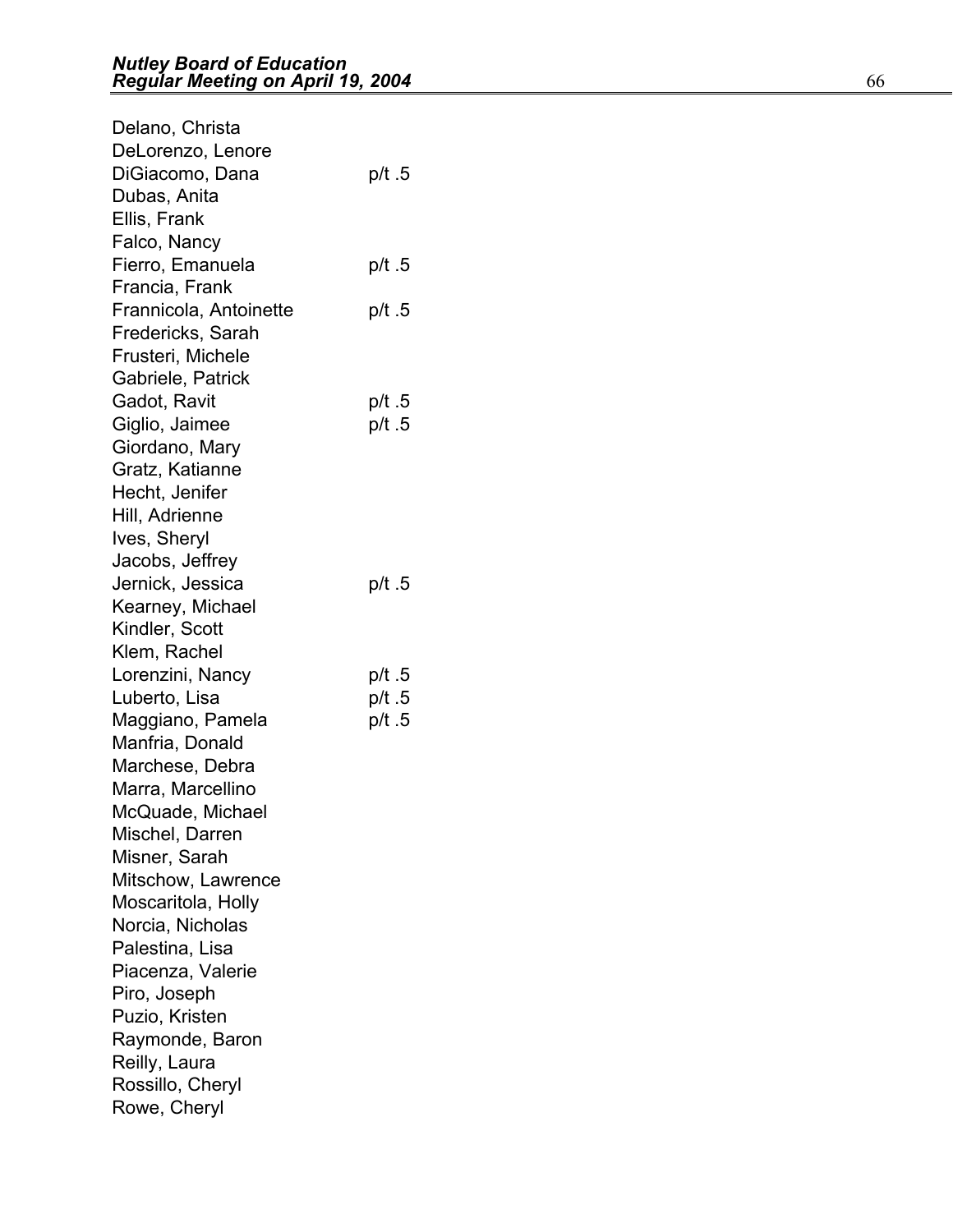Rubinstein, Lorraine p/t .5 Salvetta, Marianina p/t.5 Santos, Jennifer Schiavone, MaryLou Sorensen, David Sorrentino, Lynn Stoffers, Elizabeth Thunell, Nancy Tibaldo, Joanne Weiss, Jennifer Yacullo, Alison Zarra, Donna Zoltowski, Veronica

## 13. **NON-RENEWAL OF INSTRUCTIONAL AIDES INSTRUCTIONAL AIDES**

**NON-RENEWAL** 

BE IT RESOLVED that the contracts of the following instructional aides not be renewed for the 2004-05 school year:

#### **NAME**

Battaglia Kristen Callaghan, Maureen Carbone, Janet Carment, Mary Ciccollella, Nicoletta Cristiano, Kathleen Imperiale, Lynn Luzzi, Donna Meola, Nadine Paolino, Audrey Polito, Barbara Ponzoni, Janet Pucci, Annette Rosamilia, Melissa Russonella, Jacqueline Sarno, Barbara Tesei, Lesley Venable, Mary Weiss, Yvonne Zito, Lisa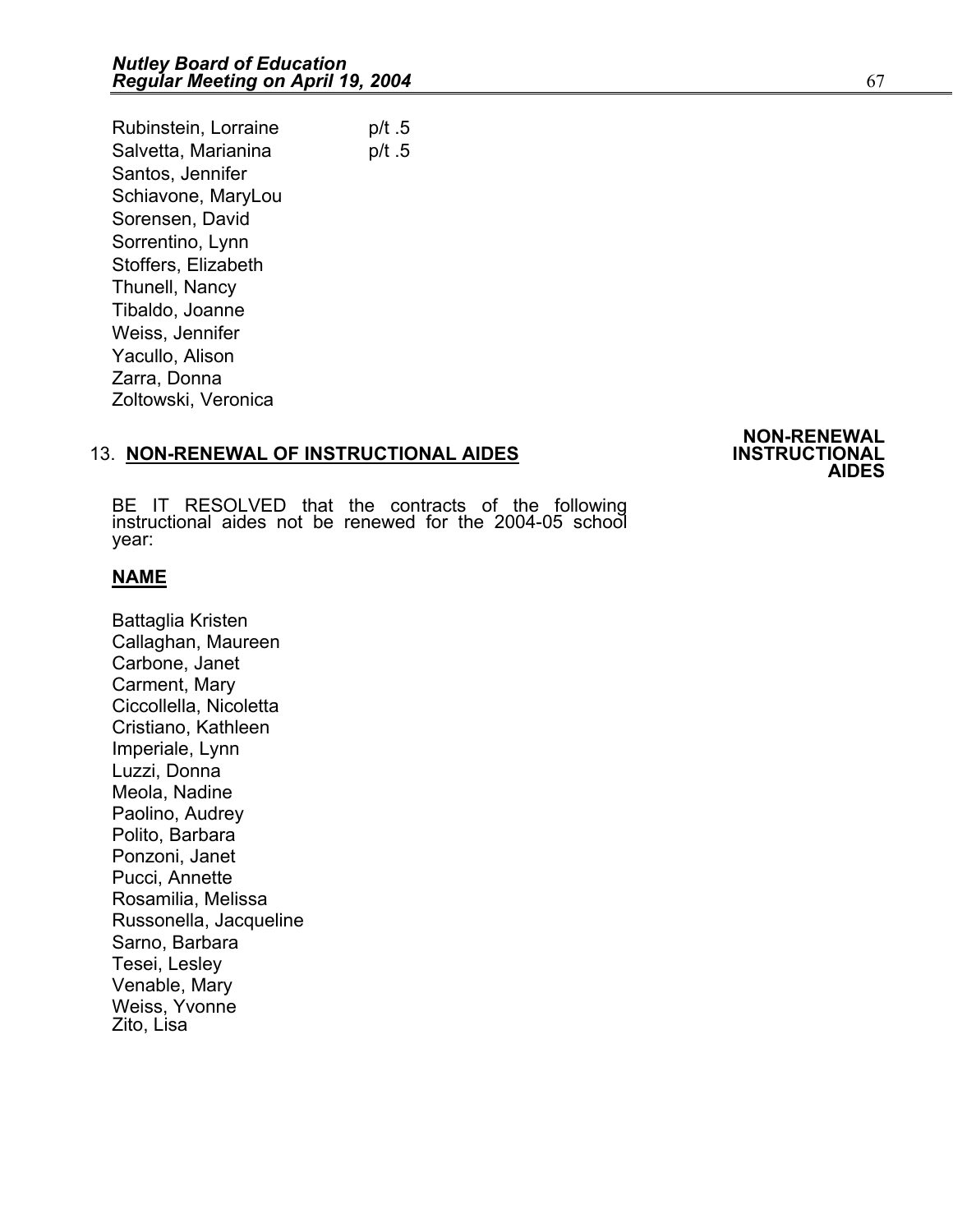#### **BOARD BOARD SECRETARY'S RESOLUTIONS** SECRETARY'S

Trustee Cafone moved, and Trustee Casale seconded, a motion that the Board approves the Board Secretary's Resolutions numbers 1 through 10 as listed below.

The Board Secretary's Resolutions 1 through 10 were unanimously approved by roll call vote with the following exceptions:

- 1. Trustees Cafone and Restaino abstained on Resolution 3 - Bills and Mandatory Payments.
- 2. Trustee Genitempo abstained on Resolution 3 Bills and Mandatory Payments check #62664 and Resolution 4 - Requests for Use of School Buildings and Grounds.

#### 1. **SECRETARY & TREASURER'S REPORT**

BE IT RESOLVED that the Board of Education approves the acknowledgement and acceptance of the reports of the Board acknowledgement and acceptance of the reports of the Board<br>Secretary (Appendix A) and Treasurer of School Monies (Appendix B) for the period ending March 31, 2004.

#### 2. CERTIFICATION OF MAJOR ACCOUNT FUND STATUS

BE IT RESOLVED that the Nutley Board of Education certifies that as of March 31, 2004, after review of the Secretary's monthly financial report (Appropriations section) and upon consultation with the appropriate district officials, to the best of its knowledge no major account or fund has been overexpended in violation of NJAC 6A:23-2.11(b) and that sufficient<br>funds are available to meet the district's financial obligations for funds are available to meet the district's financial obligations for the remainder of the fiscal year. (Major accounts are General Fund and Debt Service.)

3. BILLS AND MANDATORY PAYMENTS<br>BE IT RESOLVED that the Board of Education approves the **PAYMENTS** payment of bills and mandatory payments dated April 19, 2004, in the total amount of \$4,503,326.89 (Appendix C).

## 4. **REQUESTS FOR USE OF SCHOOL BUILDINGS AND BUILDINGS D GROUNDS AND GROUNDS**

BE IT RESOLVED that the Board of Education approves the requests for the use of school buildings and grounds (Appendix D), that conform to the rules and regulations set by the Board of Education.

# **SECY. & TREAS. A**

## **CERTIFICATION<br>MAJOR ACCOUNT FUND STATUS**



|                                                 | <b>USE OF</b>      |
|-------------------------------------------------|--------------------|
| <b>REQUESTS FOR USE OF SCHOOL BUILDINGS AND</b> | <b>BUILDINGS</b>   |
| <b>GROUNDS</b>                                  | <b>AND GROUNDS</b> |

# **RESOLUTIONS**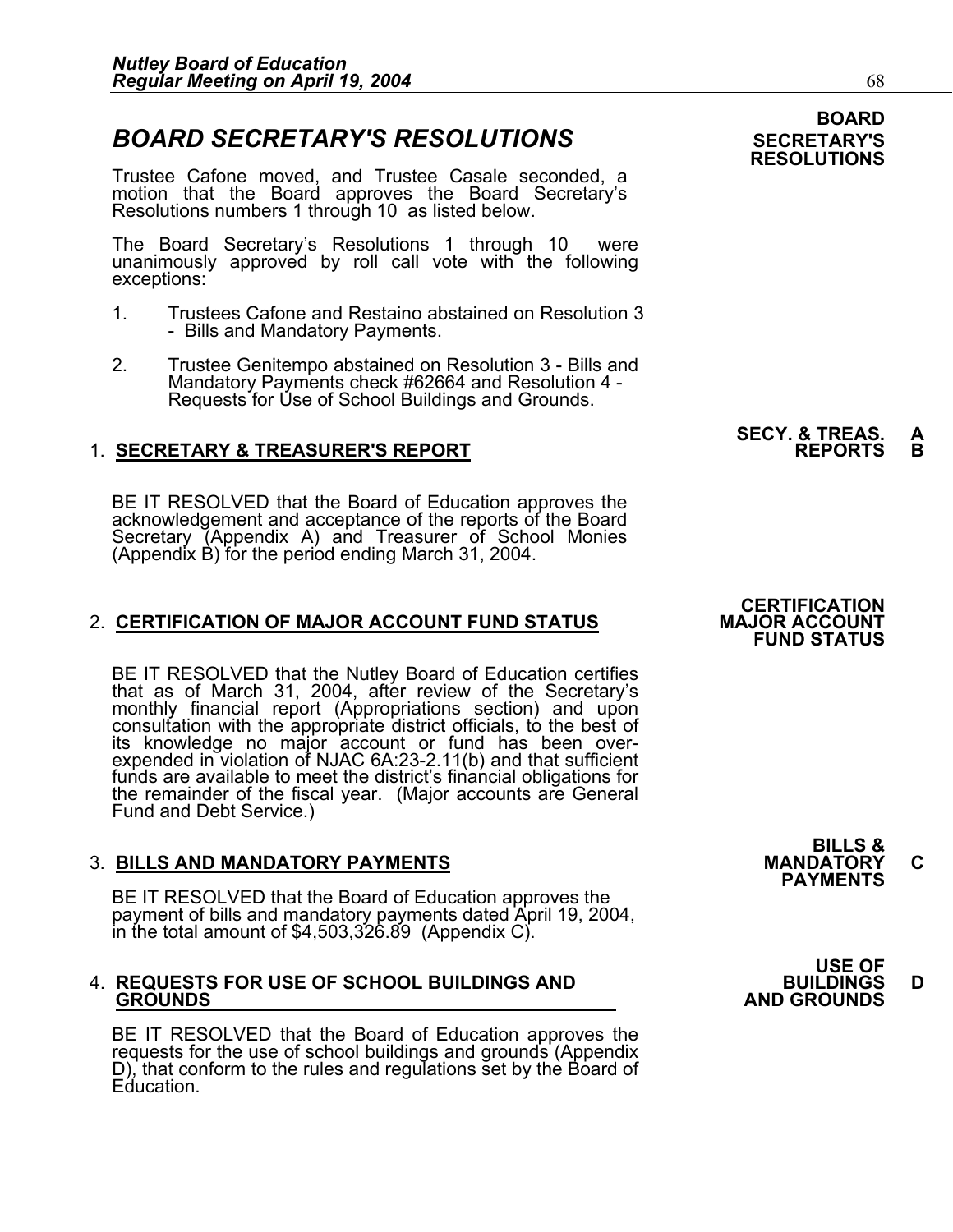5. **TRANSFER SCHEDULE**<br>BE IT RESOLVED that the Board of Education approves, in **SCHEDULE** compliance with NJAC 6A:23-2.11(c)3ii, and NJSA 18A:22-8-1, the transfers in the 2003-04 budget per Transfer Schedule #8 dated April 19, 2004 in the amount of \$432,850.00 as appended (Appendix E).

### APPROVE<br>APPROVAL OF SUBMISSION OF APPLICATION –<br>APPLICATION Carl D. Perkins Vocational and Technical Education Act **PREMICATION Carl D. Perkins Vocational and Technical Education Act**

BE IT RESOLVED that the Board of Education approves submission of application for the Carl D. Perkins Vocational and Technical Education Act for the 2003-04 school year in the amount of \$21,215.00.

## 7. **APPROVAL OF EDUCATIONAL "MODEL" FOR FRANKLIN EDU MODEL MIDDLE SCHOOL FMS**

WHEREAS the Nutley School District has been engaged in assessing and planning its facility needs for the Franklin Middle School for the past year, and, has authorized the submission of plans and specifications for this proposed capital program for the purpose of authorizing a referendum to the voters.

NOW, THEREFORE, BE IT RESOLVED by the Board of Education of the Township of Nutley in the County of Essex, New Jersey does hereby approve the amended space "Model" from the Long Range Facility Plan to the currently develop

BE IT FURTHER RESOLVED that the Board authorizes the submission of this form to the Department of Education in order to complete the submission documentation, which will facilitate the proper reimbursement amounts to the District and allow the District to move forward with its referendum planning.

## 8. **APPROVAL OF PARTIAL PAYMENT TO LEVY LEVY CONSTRUCTION COMPANY CONSTRUCTION**

BE IT RESOLVED that the Board of Education approves partial payment in the amount of \$135,850.00 to Levy Construction Co., Inc. for the Nutley High School Window Replacement Project as per the recommendation of the Board's architect and construction manager.

**APPROVE** 

**APPROVE<br>PARTIAL PAY<br>FVY I**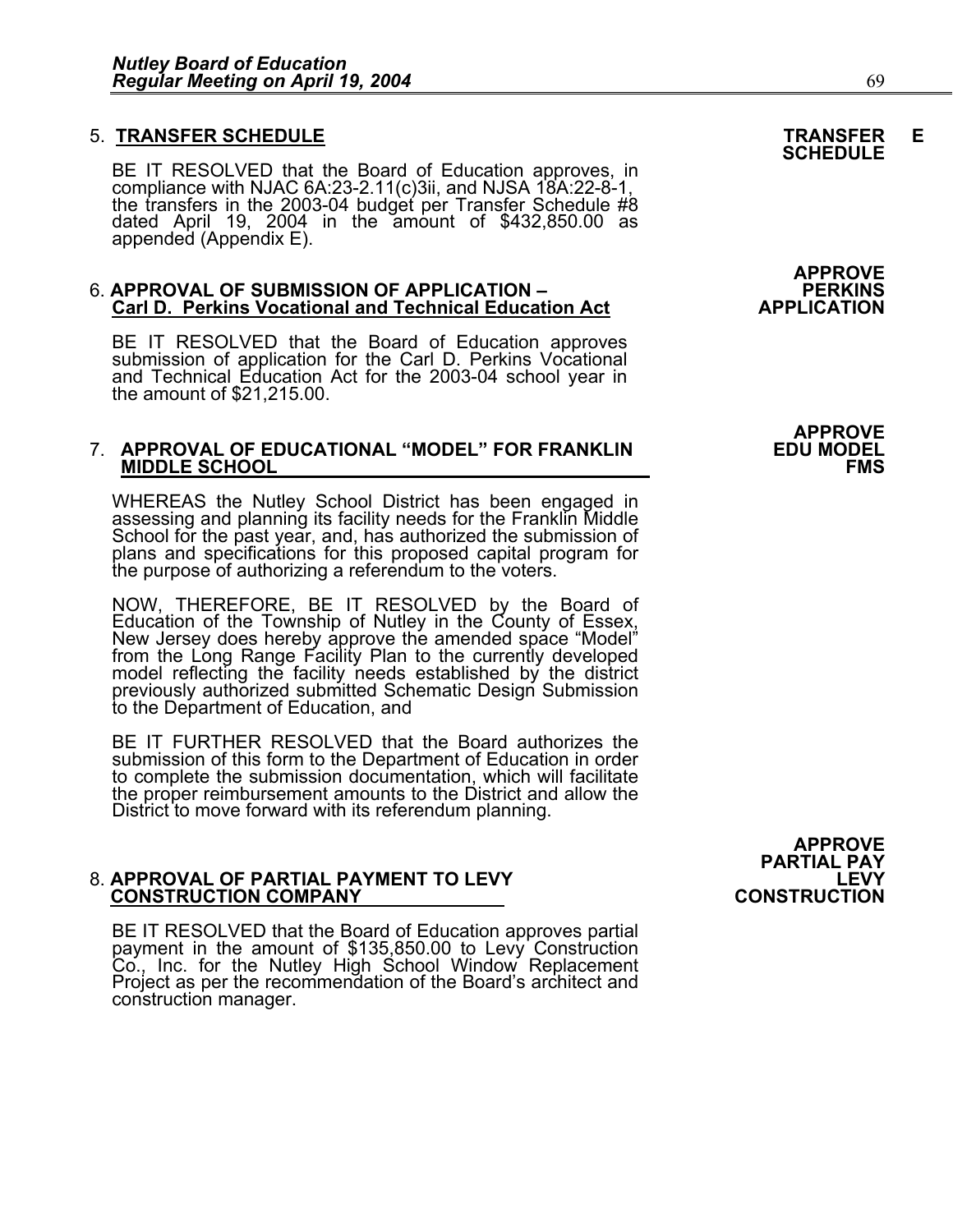#### 9. **APPROVAL OF PARTIAL PAYMENT TO NIRAM, INC.**

BE IT RESOLVED that the Board of Education approves partial payment in the amount of \$232,185.08 to Niram, Inc. for the Nutley High School Science Lab Refurbishment as per the<br>recommendation of the Board's architect and construction recommendation of the Board's architect and construction manager.

10. **APPROVAL - Masonry Preservation Services, Inc. MASONRY SERVICES**<br>**BE IT RESOLVED that the Nutley Board of Education** approves the professional services of MPS, Masonry<br>Preservation Services, Inc. Berwick, PA to inspect, probe and<br>identify the causes of the masonry deterioration at our Lincoln<br>School, as per the recommendation of architec Heckendorn.

Payment to MPS for these services, as agreed, will not exceed \$18,000, plus an additional recommended budget of \$2,000 for testing of materials, as may be required.

#### **COMMITTEE REPORTS REPORTS**

Trustee Restaino - Facilities Committee

Trustee Restaino said Board Secretary's Resolution 10 - Approval - Masonry Preservation Services, Inc. is a proactive step by the Board to secure the safety of Lincoln School.

#### **HEARING OF CITIZENS CITIZENS**

At this time, Vice President Genitempo opened this meeting to members of the attending public for comments and/or concerns on any school-related matters.

Hearing none, Vice President Genitempo closed this portion of the meeting.

#### **OLD BUSINESS OLD BUSINESS**

Trustee Olivo announced that additional Nutley High School students had received substantial college scholarships.

#### **NEW BUSINESS NEW BUSINESS**

None

# **APPROVE PARTIAL PAY**

**APPROVE** 

## **COMMITTEE**

# **HEARING OF**